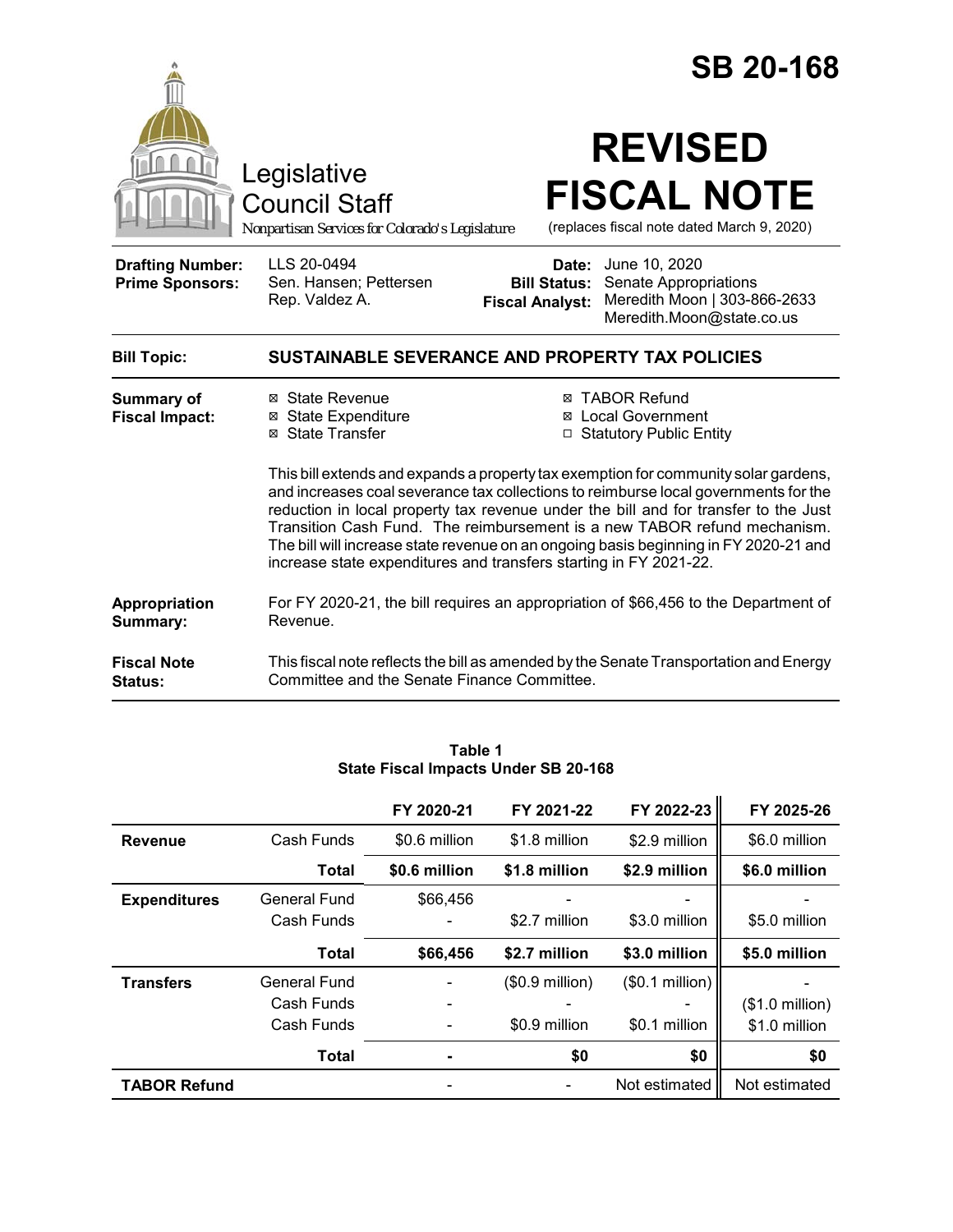# **Summary of Legislation**

This bill extends and expands a property tax exemption for community solar gardens (CSGs), increases coal severance tax collections, reimburses local governments for the reduction in local property tax revenue, creates a new TABOR refund mechanism, and transfers money into the Just Transition Cash Fund, as described below.

**Property tax exemption for community solar gardens.** The bill extends the existing property tax exemption for CSG property used to generate electricity for residential, governmental, and non-profit customers by five years until 2026 and expands the CSG exemption to state-assessed property. The bill also specifies that CSG property be valued based on the 30-year income of the property rather than the cost basis.

**Increase coal severance tax collections.** Under current law, the first 300,000 tons of coal produced each quarter by each mine is exempt from the coal severance tax. Beginning tax year 2021, the bill reduces the quantity of coal exempted from severance tax each quarter by 60,000 tons per year, such that 240,000 tons are exempt each quarter during 2021, 180,000 tons are exempt each quarter during 2022, and so on. The bill eliminates the exemption for 2025 and subsequent years.

Coal severance taxpayers are allowed tax credits equal to 50 percent of severance taxes paid on underground coal and lignitic coal. Beginning tax year 2021, the bill reduces the credits by 10 percentage points per year, such that the credits allowed are 40 percent for 2021, 30 percent for 2022, and so on. The bill eliminates these credits for 2025 and subsequent years.

**Sustainable Energy Tax Policy Fund and new TABOR refund mechanism.** The bill creates the Sustainable Energy Tax Policy Fund (fund), which will receive the additional coal severance tax revenue resulting from changes to exemptions and credits under the bill. The fund will be used to reimburse local governments for their lost property tax revenue under the bill. In years when the state TABOR refund amount exceeds the amount reimbursed to local governments for the senior and disabled veteran homestead exemptions, expenditures from the fund are accounted for as a TABOR refund mechanism. When there is insufficient revenue in the fund, the bill requires a General Fund expenditure to reimburse local governments for reduced property taxes.

**Transfers to the Just Transition Cash Fund.** At the end of each fiscal year, the bill transfers any revenue in excess of the reimbursement to local governments into the Just Transition Cash Fund. The Just Transition Cash Fund was created in HB 19-1314 to assist communities and workers whose coal-related industries and jobs are subject to significant economic transition.

## **Background and Assumptions**

**Community solar gardens.** As of January 2019, CSGs capable of producing 244 megawatts of power had been contracted for distribution by Xcel Energy and Black Hills Energy. CSGs producing about 36 megawatts were actually in operation as of 2019, the most recent data available. These CSG properties are operated independently, and the power is sold for distribution to the utilities. Currently, every CSG in the state is under 2 megawatts and county assessors, rather than the Division of Property Taxation, will be responsible for valuing the property when the exemption expires.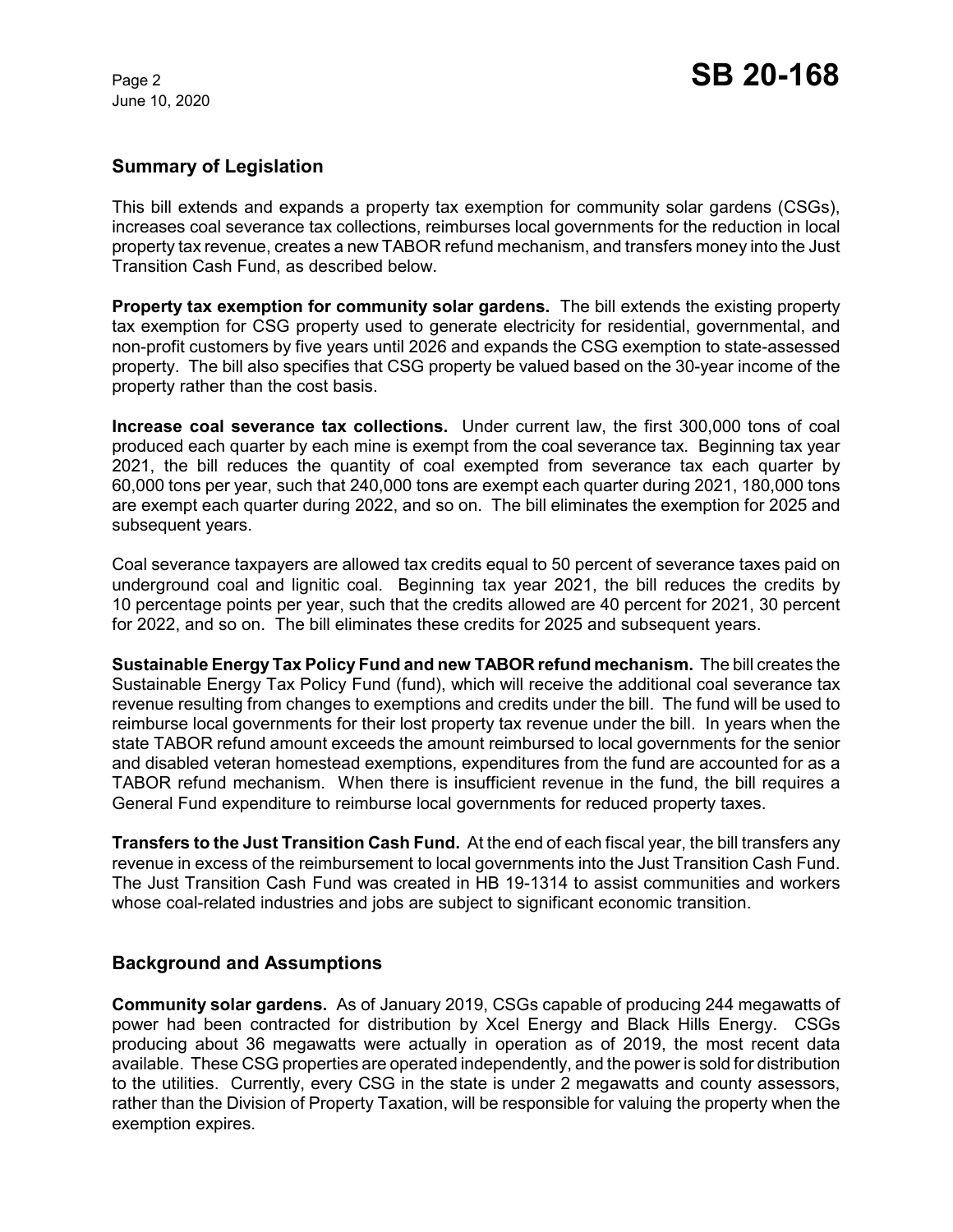**Valuation for property taxes.** CSGs are currently assessed based on the cost method of valuation. The actual value is determined based on the cost to install the property, and the value of the property is depreciated over an expected 20-year life cycle. The bill requires CSGs to be valued based on the expected income of the property over a 30-year cycle. The change in valuation methods will result in stable taxes over a 30-year period, rather than a declining value over a 20-year period.

Figure 1 compares methods of valuation of a \$500,000 property for 30 years. Under the cost approach, the value of the property is \$500,000 in year 1 and declines to a residual value of about 10 percent of the original value in year 19. Under the income method, the value is \$175,000 each year for 30 years. Compared with current law, the bill will reduce the valuation for property taxes early in the life of the CSG and increase the valuation later in the life of the CSG.



**Property tax exemption.** It is anticipated that 68.6 percent of contracted CSGs will be operational in 2021 and 82.8 percent will be operational in 2022. Based on the valuation method described in the bill, it is estimated that the bill will reduce the taxable value by \$31.2 million for property tax year 2021 and \$34.2 million in 2022. Using average mills for each county in 2018, the most recent data available, this reduction in assessed value will reduce local property tax revenue, to be backfilled by severance tax revenue under the bill, by an estimated \$2.7 million in FY 2021-22 and \$3.0 million in FY 2022-23. The amount will increase as more CSGs are constructed.

## **State Revenue**

The bill increases coal severance tax revenue by \$0.6 million in FY 2020-21 (half-year impact) and \$1.8 million in FY 2021-22. The impact on severance tax revenue is phased in through tax year 2025, and the bill is expected to increase revenue by about \$6.0 million annually when fully phased in for FY 2025-26 and subsequent years. Revenue generated by the bill is deposited into a the newly created Sustainable Energy Tax Policy Fund and is subject to TABOR.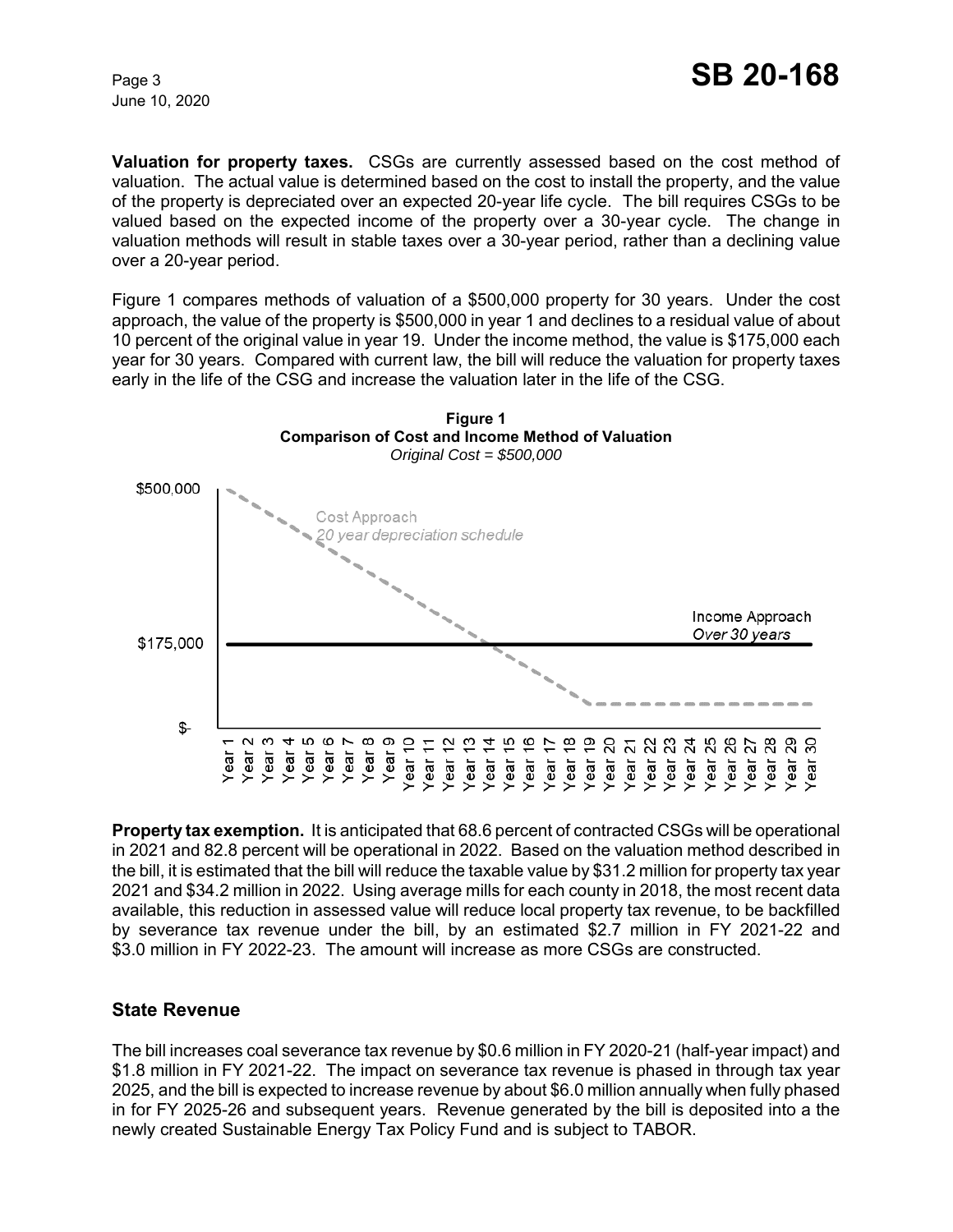**Severance tax revenue.** The bill increases severance tax revenue by decreasing, and eventually eliminating, the severance tax exemption for 300,000 tons of coal produced per mine per quarter, and by decreasing, and eventually eliminating, the severance tax credit for coal produced at underground mines. The provision affecting the severance tax credit for lignitic coal is assessed as having no revenue impact, as the credit is not utilized. Table 2 presents the annual impact of the exemption and underground coal credit on a fiscal year basis through FY 2025-26, when the bill is fully phased in. Revenue impacts are calculated based on exemption and credit data for FY 2018-19, adjusted for projected future production. As a forecast of severance tax revenue is unavailable beyond FY 2021-22, Table 2 assumes that production will remain constant beyond FY 2021-22 for illustrative purposes. To the extent that production declines in future years, the bill's impact on revenue will be less than estimated.

| Tanic Z |                                                     |  |  |  |
|---------|-----------------------------------------------------|--|--|--|
|         | Coal Severance Tax Revenue Impacts Under SB 20-168* |  |  |  |
|         | Dollars in Millions                                 |  |  |  |
|         |                                                     |  |  |  |

**Table 2**

|                             | FY 2020-21 | 2021-22 | 2022-23** | 2023-24** | 2024-25** | 2025-26** |
|-----------------------------|------------|---------|-----------|-----------|-----------|-----------|
| May 2020 Forecast           | \$2.5      | \$2.0   | \$2.0     | \$2.0     | \$2.0     | \$2.0     |
| <b>Quantity Exemption</b>   | \$0.2      | \$0.5   | \$0.7     | \$1.1     | \$1.4     | \$1.6     |
| <b>Underground Credit</b>   | \$0.4      | \$1.3   | \$2.2     | \$3.1     | \$4.0     | \$4.4     |
| <b>Lignitic Coal Credit</b> | \$0.0      | \$0.0   | \$0.0     | \$0.0     | \$0.0     | \$0.0     |
| Coal Severance Tax          | \$3.1      | \$3.8   | \$4.9     | \$6.2     | \$7.4     | \$8.0     |
| Revenue Increase            | \$0.6      | \$1.8   | \$2.9     | \$4.2     | \$5.4     | \$6.0     |

 *\* Totals may not sum due to rounding.*

*\*\* A forecast for coal severance tax revenue is not available beyond FY 2021-22. For illustrative purposes, the fiscal note assumes revenue for future years will be unchanged from FY 2021-22. If production decreases, revenue will be less than shown.*

## **State Transfers**

Beginning in FY 2021-22, the bill transfers any money remaining after reimbursing local governments from the Sustainable Energy Tax Policy Fund to the Just Transition Cash Fund. No transfers are expected initially, since the combined severance tax revenue increases for FY 2020-21 and FY 2021-22 are lower than projected FY 2021-22 reimbursements to local governments for the 2021 CSG property tax exemption.

For future years, transfer amounts will depend on actual severance tax revenue collected and reimbursements required. For example, if in FY 2025-26 severance tax revenue credited to the Sustainable Energy Tax Policy Fund totaled \$6.0 million and reimbursements to local governments totaled \$5.0 million, the bill would direct the transfer of \$1.0 million from the Sustainable Energy Tax Policy Fund to the Just Transition Cash Fund, as shown in Table 1.

Beginning in FY 2026-27 after the CSG property tax exemption expires, the entire amount of coal severance tax revenue under the bill will be transferred from the Sustainable Energy Tax Policy Fund to the Just Transition Cash Fund.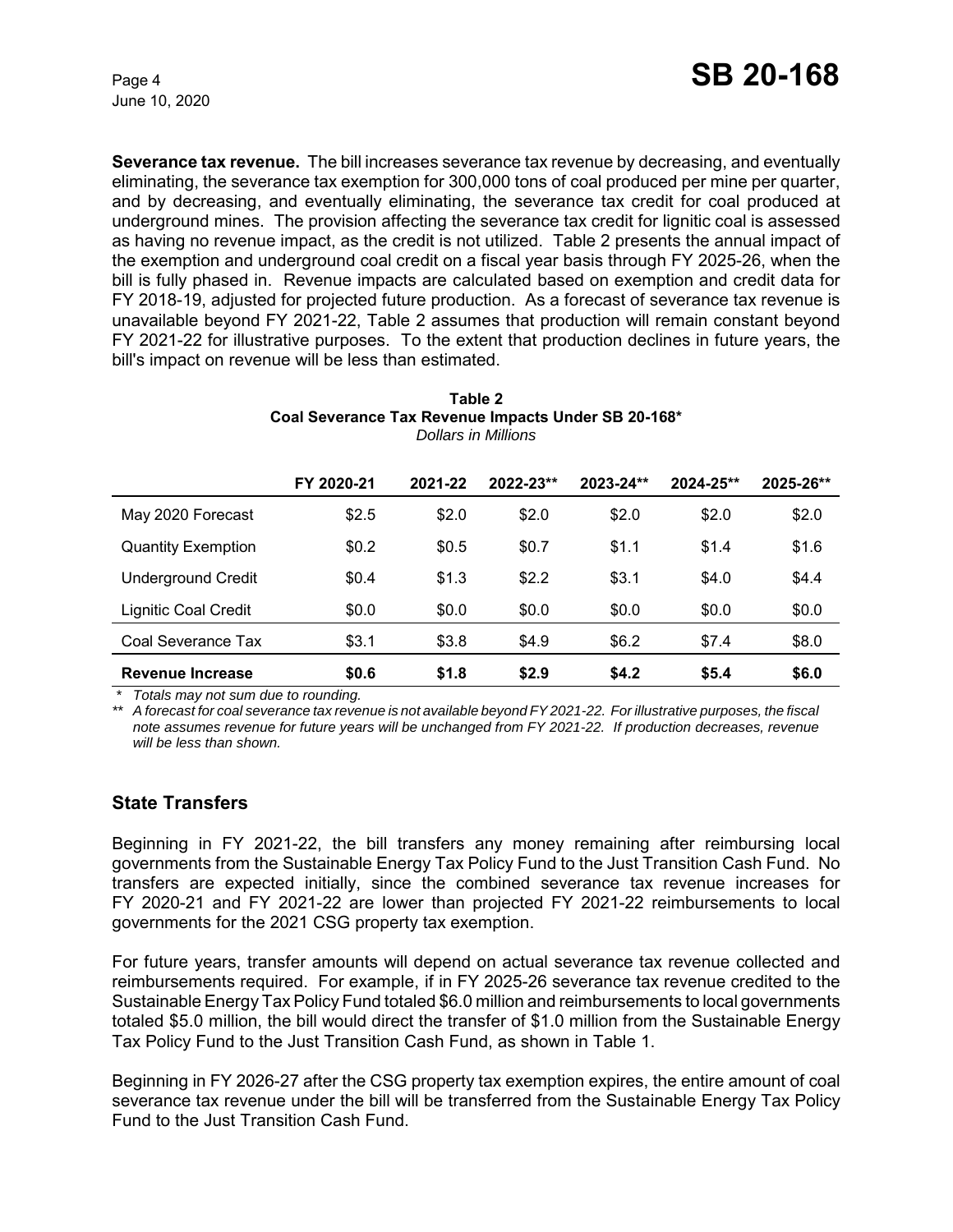# **State Expenditures**

This bill will increase state General Fund expenditures by \$66,456 in FY 2020-21. Starting in FY 2021-22, the bill will require the state to reimburse local governments for reduced property tax revenue for taxes levied starting in 2021. Reimbursements will total \$2.7 million in FY 2021-22 and \$3.0 million in FY 2022-23 and subsequent years, which will be backfilled by the General Fund in FY 2021-22 by \$0.9 million and in FY 2022-23 by \$0.1 million.

**Reimbursement for local governments — Department of the Treasury.** The bill requires the Treasury to reimburse local governments for the reduction in property tax revenue. The first source of local government reimbursements is from the Sustainable Energy Tax Policy Fund, with any remaining reimbursements made from the General Fund. Table 3 shows the reduction in property tax revenue discussed in the Background and Assumptions section of this fiscal note, the revenue available in the Sustainable Energy Tax Policy Fund, the transfers to the Just Transition Fund, and the General Fund reimbursements. In any year in which the reduction in local property tax revenue exceeds the increase in coal severance tax revenue, there will be a General Fund obligation to reimburse local governments. As coal severance tax revenue increases over time, the General Fund reimbursement is not expected past FY 2022-23. The Treasury is able to administer reimbursements from the fund within existing appropriations.

The reimbursement to local governments will no longer be required after the CSG exemption expires in 2026, eliminating that expenditure starting in FY 2026-27.

|                                                                                                              | FY 2020-21    | FY 2021-22       | FY 2022-23       |
|--------------------------------------------------------------------------------------------------------------|---------------|------------------|------------------|
| Coal Severance Tax Revenue Under SB 20-168                                                                   | \$0.6 million | \$1.8 million    | \$2.9 million    |
| Reimbursement to Local Governments                                                                           |               | $($2.7$ million) | $($3.0$ million) |
| General Fund Reimbursement                                                                                   |               | \$0.9 million    | \$0.1 million    |
| <b>Amount Remaining in Sustainable Energy Tax</b><br><b>Policy Fund for Transfer to Just Transition Fund</b> | \$0           | \$0              | \$0              |

**Table 3 Local Government Reimbursements Under SB 20-168**

**Department of Revenue.** The bill will increase Department of Revenue expenditures by \$66,456 in FY 2020-21 only to program, test, and update database fields in the department's GenTax software system and redesign the coal severance tax form. Programming costs are estimated at \$35,550, representing 158 hours of contract programming at a rate of \$225 per hour. Costs for testing at the department are estimated at \$30,640, representing 800 hours of contract testing at a rate of \$32 per hour and 200 hours at \$25.20 per hour. The redesign of the coal severance tax form is estimated to cost \$266.

**Division of Property Taxation — DOLA.** The division will develop new valuation templates for locally assessed renewable energy facilities for use by county assessors, amend existing property statement forms for renewable energy properties, and develop procedures for assessing CSGs for state assessed utilities in FY 2020-21. These workload increases can be accomplished within existing appropriations.